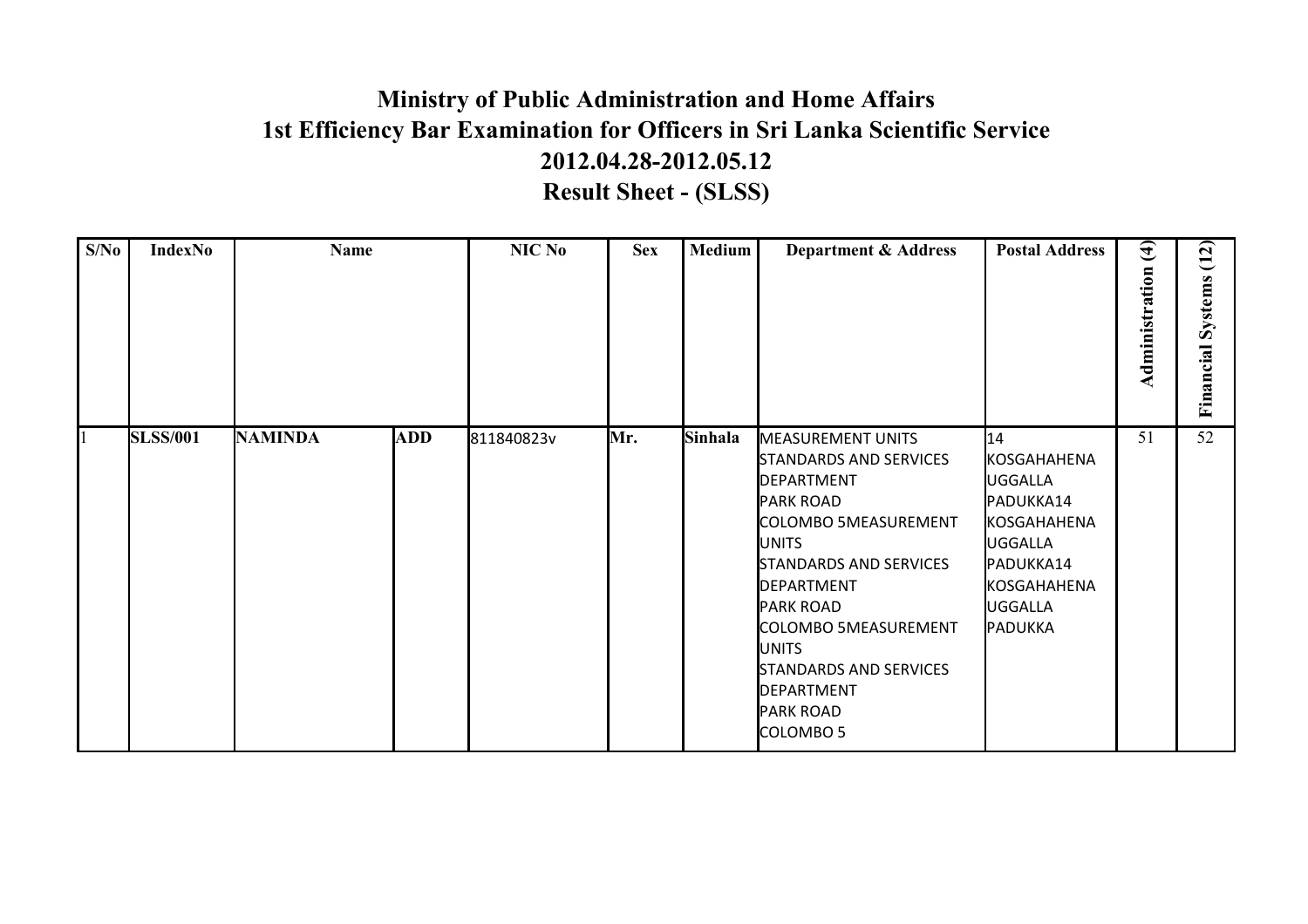| $\overline{2}$ | <b>SLSS/002</b> | <b>HEENATIGALA</b> | M           | 772843011v | Mr. | Sinhala | <b>IFOREST DEPARTMENT</b>              | "CHANDANA"           | 57 | 48 |
|----------------|-----------------|--------------------|-------------|------------|-----|---------|----------------------------------------|----------------------|----|----|
|                |                 |                    |             |            |     |         | DIVISIONAL FOREST OFFICE               | <b>IGANEGODA</b>     |    |    |
|                |                 |                    |             |            |     |         | <b>INEW TOWN</b>                       | <b>AKMEEMANA</b>     |    |    |
|                |                 |                    |             |            |     |         | RATNAPURAFOREST                        | GALLE"CHANDAN        |    |    |
|                |                 |                    |             |            |     |         | DEPARTMENT                             |                      |    |    |
|                |                 |                    |             |            |     |         | DIVISIONAL FOREST OFFICE               | <b>I</b> GANEGODA    |    |    |
|                |                 |                    |             |            |     |         | <b>INEW TOWN</b>                       | IAKMEEMANA           |    |    |
|                |                 |                    |             |            |     |         | RATNAPURAFOREST                        | GALLE"CHANDAN        |    |    |
|                |                 |                    |             |            |     |         | DEPARTMENT                             |                      |    |    |
|                |                 |                    |             |            |     |         | DIVISIONAL FOREST OFFICE               | <b>I</b> GANEGODA    |    |    |
|                |                 |                    |             |            |     |         | NEW TOWN                               | IAKMEEMANA           |    |    |
|                |                 |                    |             |            |     |         | <b>IRATNAPURA</b>                      | <b>GALLE</b>         |    |    |
| 3              | <b>SLSS/003</b> | <b>JAYATHILAKA</b> | <b>BD</b>   | 817050611v | Ms. | Sinhala | <b>PROTECTION &amp; LAW</b>            | NO-630/1B            | 47 | 42 |
|                |                 |                    |             |            |     |         | <b>IENFORCEMENT DIVISION</b>           | <b>I</b> SUBUTHIPURA |    |    |
|                |                 |                    |             |            |     |         | FOREST DEPARTMENT                      | <b>ROAD</b>          |    |    |
|                |                 |                    |             |            |     |         | BATTARAMULLAPROTECTION & BATTARAMULLAN |                      |    |    |
|                |                 |                    |             |            |     |         | LAW ENFORCEMENT DIVISION               | $IO-630/1B$          |    |    |
| 4              | <b>SLSS/004</b> | <b>DE SILVA</b>    | <b>JHJK</b> | 752322449v | Mr. | Sinhala | <b>PROVINCIAL GENERAL</b>              | I208                 | 54 | 35 |
|                |                 |                    |             |            |     |         | <b>HOSPITAL</b>                        | <b>DODAMPAHALA</b>   |    |    |
|                |                 |                    |             |            |     |         | BADULLAPROVINCIAL GENERAL DICKWELLA208 |                      |    |    |
|                |                 |                    |             |            |     |         | <b>I</b> HOSPITAL                      | <b>DODAMPAHALA</b>   |    |    |
|                |                 |                    |             |            |     |         | BADULLAPROVINCIAL GENERAL DICKWELLA208 |                      |    |    |
|                |                 |                    |             |            |     |         | <b>HOSPITAL</b>                        | <b>DODAMPAHALA</b>   |    |    |
|                |                 |                    |             |            |     |         | BADULLA                                | <b>DICKWELLA</b>     |    |    |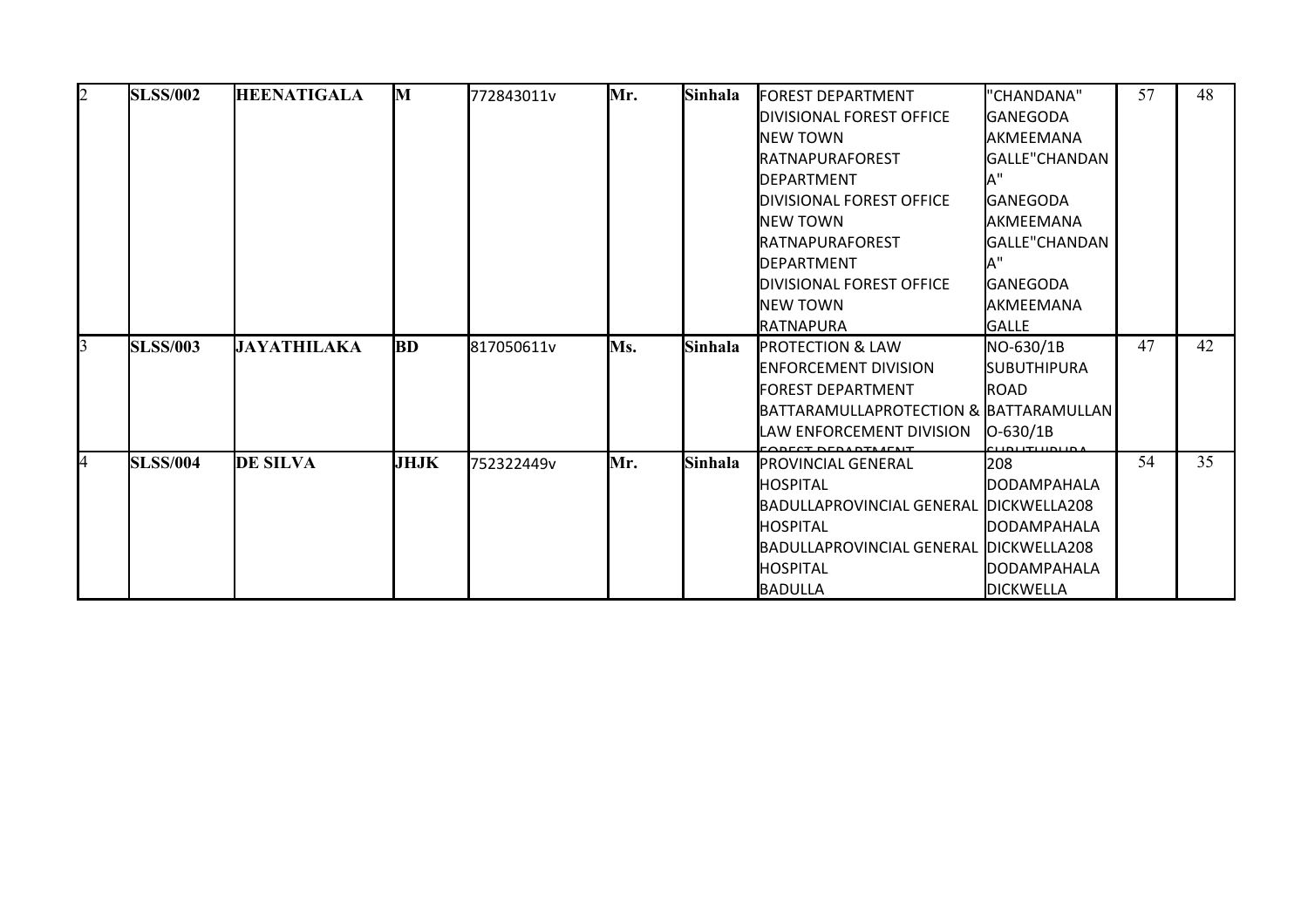| 5 | <b>SLSS/005</b> | <b>JAYANTHA</b>   | <b>AKT</b> | 842040825v | Mr. | Sinhala | <b>DEPARTMENT OF FOREST</b><br><b>CONSERVATION</b><br><b>I</b> SAMPATH PAYA<br>RAJAMALWTHTHA ROAD<br><b>BATHTHARAMULLADEPARTME</b><br>INT OF FOREST CONSERVATION<br><b>SAMPATH PAYA</b><br>RAJAMALWTHTHA ROAD<br><b>IBATHTHARAMULLADEPARTME</b><br><b>INT OF FOREST CONSERVATION</b><br><b>SAMPATH PAYA</b><br>RAJAMALWTHTHA ROAD | ADDITIONAL<br><b>DIVISIONAL</b><br><b>FOREST OFFICER</b><br><b>DIVISIONAL</b><br><b>FOREST OFFICE</b><br><b>ANURADHAPURA</b><br>ADDITIONAL<br><b>DIVISIONAL</b><br><b>FOREST OFFICER</b><br><b>DIVISIONAL</b><br><b>FOREST OFFICE</b><br><b>ANURADHAPURA</b> | 54 | 49 |
|---|-----------------|-------------------|------------|------------|-----|---------|-----------------------------------------------------------------------------------------------------------------------------------------------------------------------------------------------------------------------------------------------------------------------------------------------------------------------------------|--------------------------------------------------------------------------------------------------------------------------------------------------------------------------------------------------------------------------------------------------------------|----|----|
| 6 | <b>SLSS/006</b> | <b>SENANAYAKA</b> | <b>SMC</b> | 833594133v | Mr. | Sinhala | BATHTHARAMULLA<br><b>DEVISIONAL FOREST OFFICE</b><br><b>IMATALEDEVISIONAL FOREST</b>                                                                                                                                                                                                                                              | ADDITIONAL<br>DIVISIONAL<br>FOREST OFFICER<br>IDIVISIONAL<br><b>FOREST OFFICE</b><br><b>ANURADHAPURA</b><br><b>DEVISIONAL</b><br><b>FOREST OFFICE</b>                                                                                                        | 51 | 59 |
|   |                 |                   |            |            |     |         | <b>OFFICE</b><br><b>MATALEDEVISIONAL FOREST</b><br><b>OFFICE</b><br><b>MATALE</b>                                                                                                                                                                                                                                                 | <b>MATALEDEVISION</b><br><b>AL FOREST OFFICE</b><br><b>MATALEDEVISION</b><br><b>AL FOREST OFFICE</b><br>MATALE                                                                                                                                               |    |    |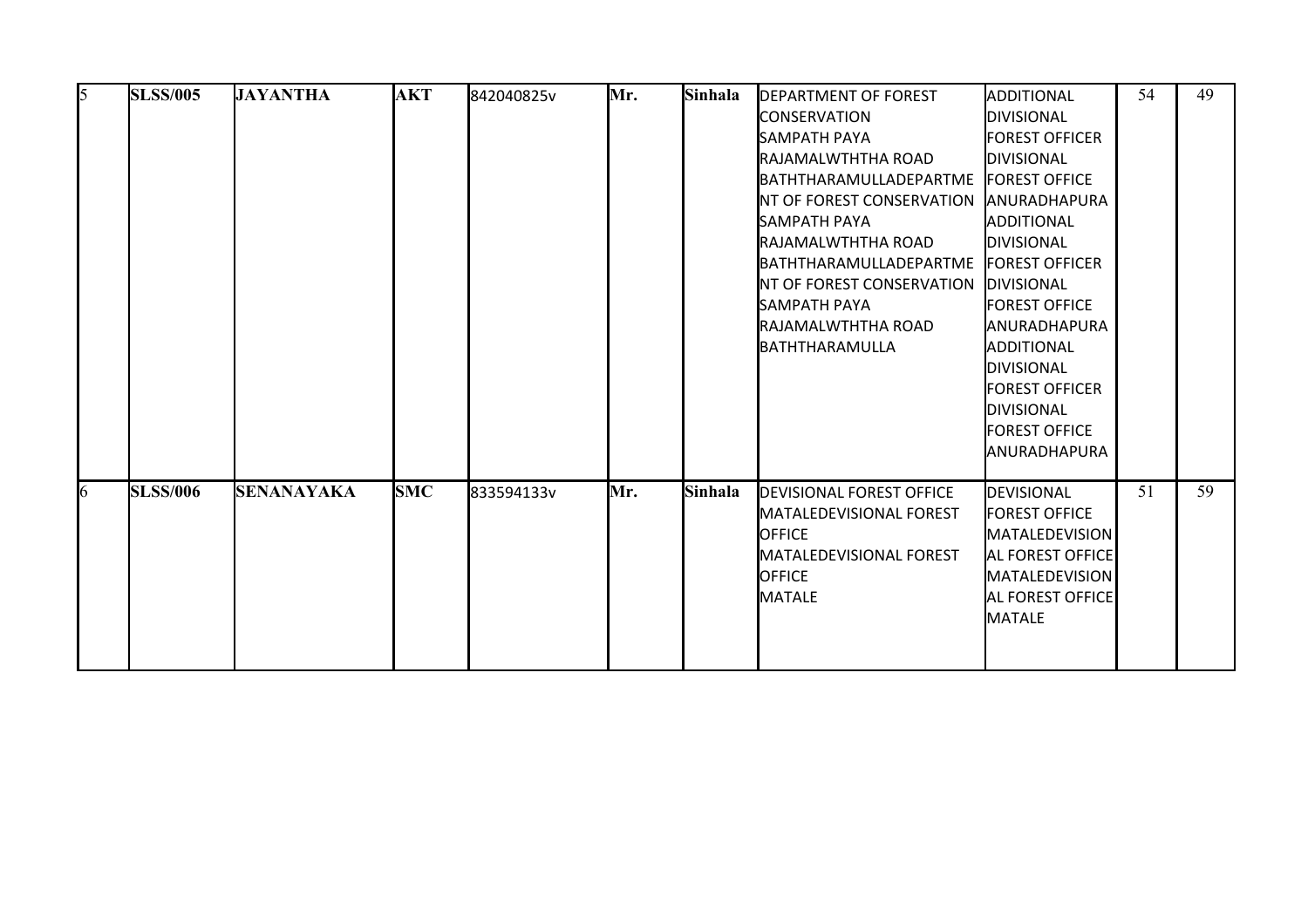| 17              | <b>SLSS/007</b> | <b>LIYANAGE</b>                   | <b>WKDD</b> | 723542022v | Mr. | Sinhala | <b>DIVISIONAL FOREST OFFICE</b><br>INUWARA ELIYADIVISIONAL<br><b>FOREST OFFICE</b><br>NUWARA ELIYADIVISIONAL<br><b>FOREST OFFICE</b><br>NUWARA ELIYA                                                                                                                                                                     | DIVISIONAL<br><b>FOREST OFFICE</b><br><b>INUWARA</b><br>ELIYADIVISIONAL<br><b>FOREST OFFICE</b><br><b>I</b> NUWARA<br>ELIYADIVISIONAL<br><b>FOREST OFFICE</b><br>NUWARA ELIYA | 40 | 50 |
|-----------------|-----------------|-----------------------------------|-------------|------------|-----|---------|--------------------------------------------------------------------------------------------------------------------------------------------------------------------------------------------------------------------------------------------------------------------------------------------------------------------------|-------------------------------------------------------------------------------------------------------------------------------------------------------------------------------|----|----|
| 8               | <b>SLSS/008</b> | <b>MALLAWA</b><br><b>ARACHCHI</b> | <b>KS</b>   | 816160952v | Ms. | Sinhala | <b>MEASUREMENT UNITS</b><br><b>STANDARDS AND</b><br><b>SERVICESDEPARTMENT</b><br><b>PARK ROAD</b><br><b>COLOMBO 05MEASUREMENT</b><br>UNITS STANDARDS AND<br><b>SERVICESDEPARTMENT</b><br><b>PARK ROAD</b><br>COLOMBO 05MEASUREMENT<br>UNITS STANDARDS AND<br><b>SERVICESDEPARTMENT</b><br><b>PARK ROAD</b><br>COLOMBO 05 | NO 289/A<br>KEHEL ELLA<br><b>BADALGAMANO</b><br>289/A<br>KEHEL ELLA<br>BADALGAMANO<br>289/A<br>KEHEL ELLA<br>BADALGAMA                                                        | AB | AB |
| $\vert 9 \vert$ | <b>SLSS/009</b> | <b>DHARMARATHNA ACS</b>           |             | 795201777v | Ms. | Sinhala | <b>ANALYST'S DEPARTMENT</b><br><b>INDEPENDENCE SQURE</b><br>COLOMBO 07ANALYST'S<br><b>DEPARTMENT INDEPENDENCE</b><br><b>SQURE</b><br>COLOMBO 07ANALYST'S<br><b>DEPARTMENT INDEPENDENCE</b><br><b>SQURE</b><br>COLOMBO 07                                                                                                 | HINGURA<br>PITAWELA<br><b>HEWADIWELAHIN</b><br><b>GURA</b><br>PITAWELA<br><b>I</b> HEWADIWELAHIN<br><b>GURA</b><br><b>PITAWELA</b><br><b>HEWADIWELA</b>                       | AB | 48 |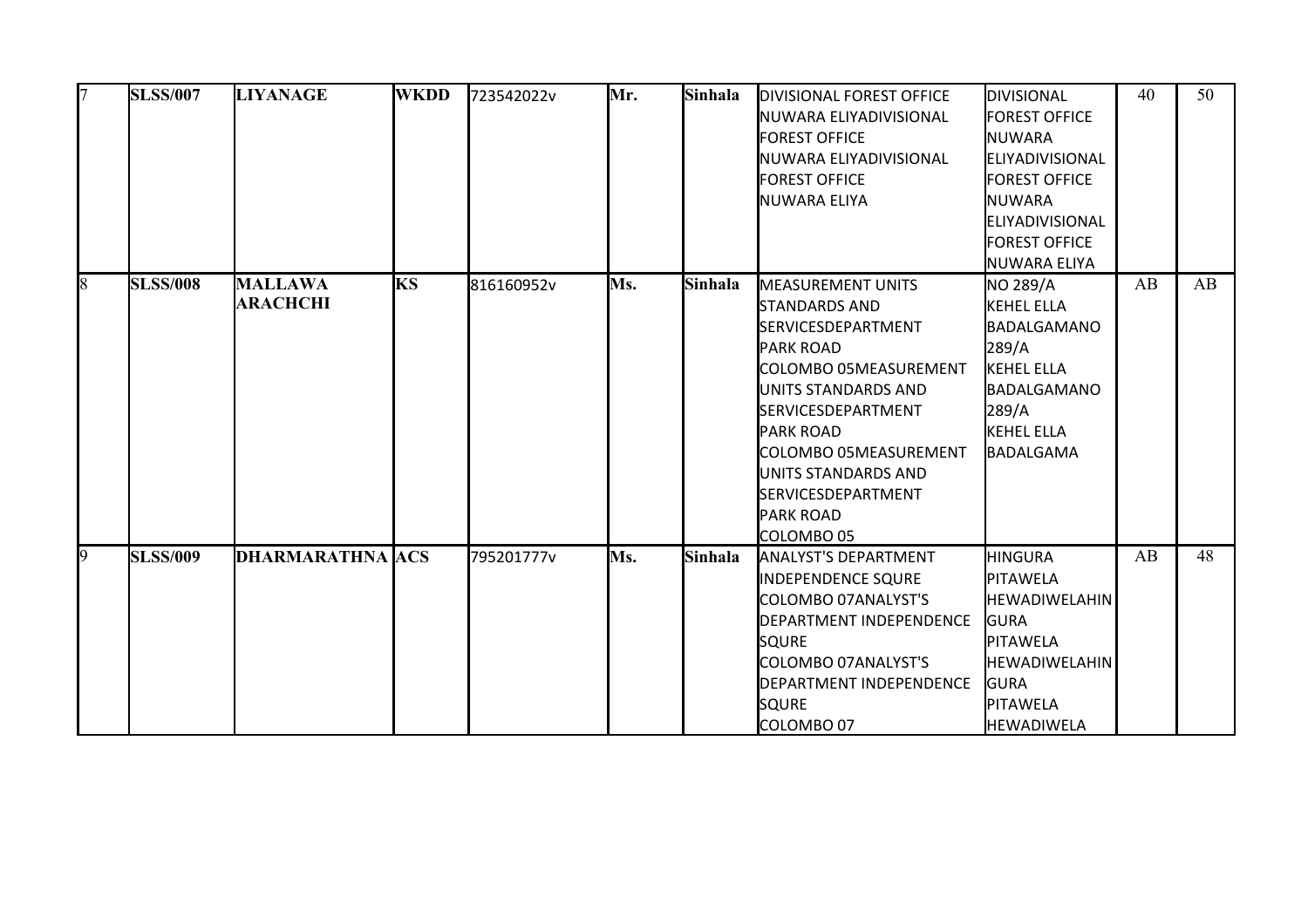| $\overline{10}$ | <b>SLSS/010</b> | <b>KUMARA</b> | <b>WMA</b> | 772582102v | Mr. | Sinhala | <b>GOVERNMENT ANALYST'S</b> | <b>I</b> GOVERNMENT   | 60 | 70 |
|-----------------|-----------------|---------------|------------|------------|-----|---------|-----------------------------|-----------------------|----|----|
|                 |                 |               |            |            |     |         | DEPARTMENT INDEPENDENCE     | <b>JANALYST'S</b>     |    |    |
|                 |                 |               |            |            |     |         | <b>SQUARE</b>               | <b>IDEPARTMENT</b>    |    |    |
|                 |                 |               |            |            |     |         | COLOMBO 07GOVERNMENT        | <b>IINDEPENDENCE</b>  |    |    |
|                 |                 |               |            |            |     |         | <b>ANALYST'S DEPARTMENT</b> | <b>SQARE</b>          |    |    |
|                 |                 |               |            |            |     |         | INDEPENDENCE SQUARE         | <b>COLOMBO</b>        |    |    |
|                 |                 |               |            |            |     |         | COLOMBO 07GOVERNMENT        | <b>I07GOVERNMENT</b>  |    |    |
|                 |                 |               |            |            |     |         | <b>ANALYST'S DEPARTMENT</b> | <b>I</b> ANALYST'S    |    |    |
|                 |                 |               |            |            |     |         | INDEPENDENCE SQUARE         | <b>IDEPARTMENT</b>    |    |    |
|                 |                 |               |            |            |     |         | ICOLOMBO 07                 | <b>I</b> INDEPENDENCE |    |    |
|                 |                 |               |            |            |     |         |                             | <b>SQARE</b>          |    |    |
|                 |                 |               |            |            |     |         |                             | COLOMBO               |    |    |
|                 |                 |               |            |            |     |         |                             | 07GOVERNMENT          |    |    |
|                 |                 |               |            |            |     |         |                             | <b>I</b> ANALYST'S    |    |    |
|                 |                 |               |            |            |     |         |                             | <b>IDEPARTMENT</b>    |    |    |
|                 |                 |               |            |            |     |         |                             | <b>IINDEPENDENCE</b>  |    |    |
|                 |                 |               |            |            |     |         |                             | <b>SQARE</b>          |    |    |
|                 |                 |               |            |            |     |         |                             | COLOMBO 07            |    |    |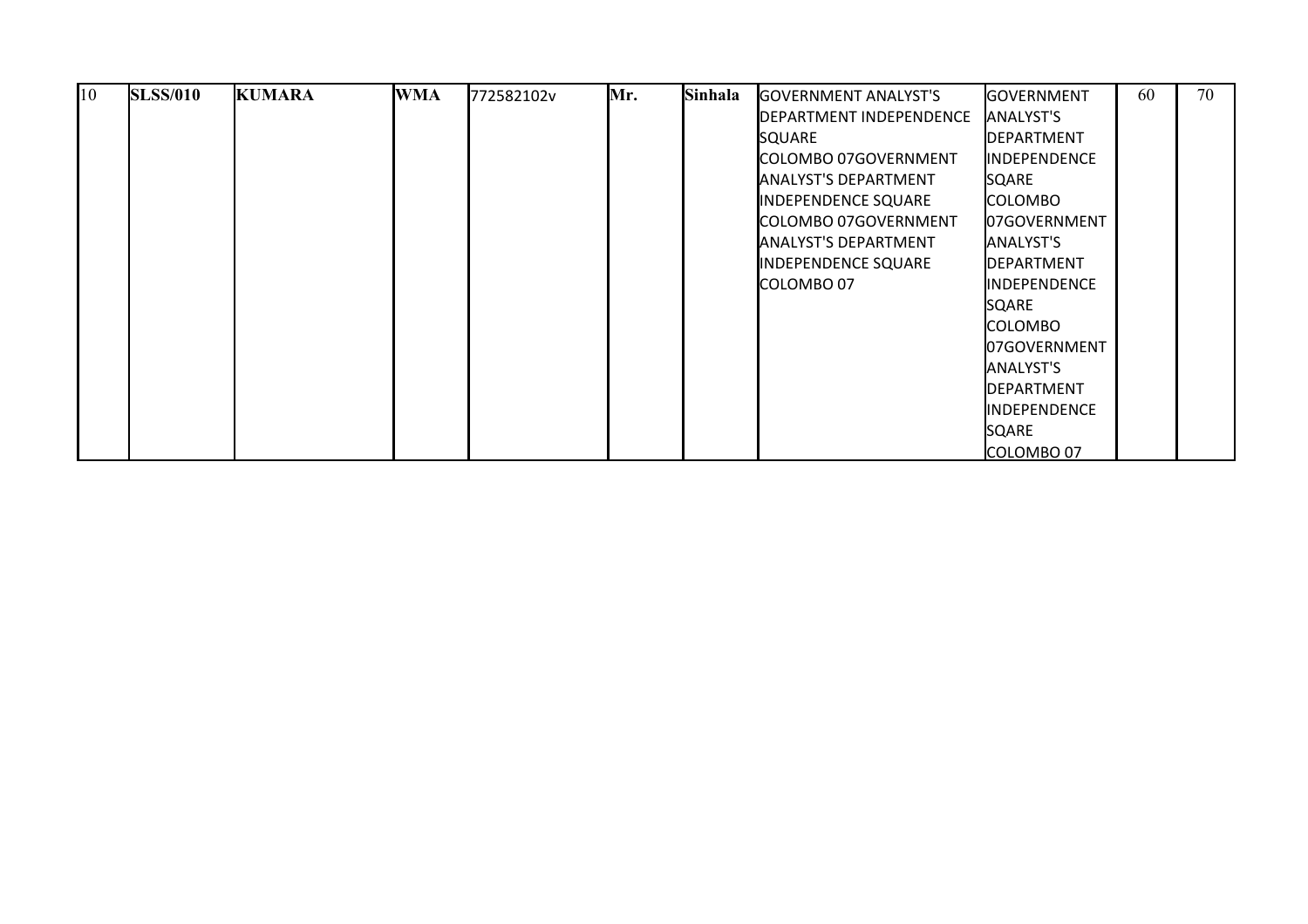| 11 | <b>SLSS/011</b> | <b>ARIYASINGHE</b> | <b>YPYP</b> | 792933661v | Mr. | Sinhala | <b>GENERAL HOSPITAL</b> | <b>SRI</b>          | 46 | AB |
|----|-----------------|--------------------|-------------|------------|-----|---------|-------------------------|---------------------|----|----|
|    |                 |                    |             |            |     |         | KANDYGENERAL HOSPITAL   | <b>VISUDDHARAMA</b> |    |    |
|    |                 |                    |             |            |     |         | KANDYGENERAL HOSPITAL   | ROAD                |    |    |
|    |                 |                    |             |            |     |         | KANDY                   | PAHALA              |    |    |
|    |                 |                    |             |            |     |         |                         | KOTTARAMULLA        |    |    |
|    |                 |                    |             |            |     |         |                         | <b>IHALA</b>        |    |    |
|    |                 |                    |             |            |     |         |                         | KOTTARAMULLAS       |    |    |
|    |                 |                    |             |            |     |         |                         | IRI                 |    |    |
|    |                 |                    |             |            |     |         |                         | <b>VISUDDHARAMA</b> |    |    |
|    |                 |                    |             |            |     |         |                         | ROAD                |    |    |
|    |                 |                    |             |            |     |         |                         | PAHALA              |    |    |
|    |                 |                    |             |            |     |         |                         | KOTTARAMULLA        |    |    |
|    |                 |                    |             |            |     |         |                         | <b>IHALA</b>        |    |    |
|    |                 |                    |             |            |     |         |                         | KOTTARAMULLAS       |    |    |
|    |                 |                    |             |            |     |         |                         | IRI                 |    |    |
|    |                 |                    |             |            |     |         |                         | <b>VISUDDHARAMA</b> |    |    |
|    |                 |                    |             |            |     |         |                         | ROAD                |    |    |
|    |                 |                    |             |            |     |         |                         | PAHALA              |    |    |
|    |                 |                    |             |            |     |         |                         | KOTTARAMULLA        |    |    |
|    |                 |                    |             |            |     |         |                         | <b>IHALA</b>        |    |    |
|    |                 |                    |             |            |     |         |                         | KOTTARAMULLA        |    |    |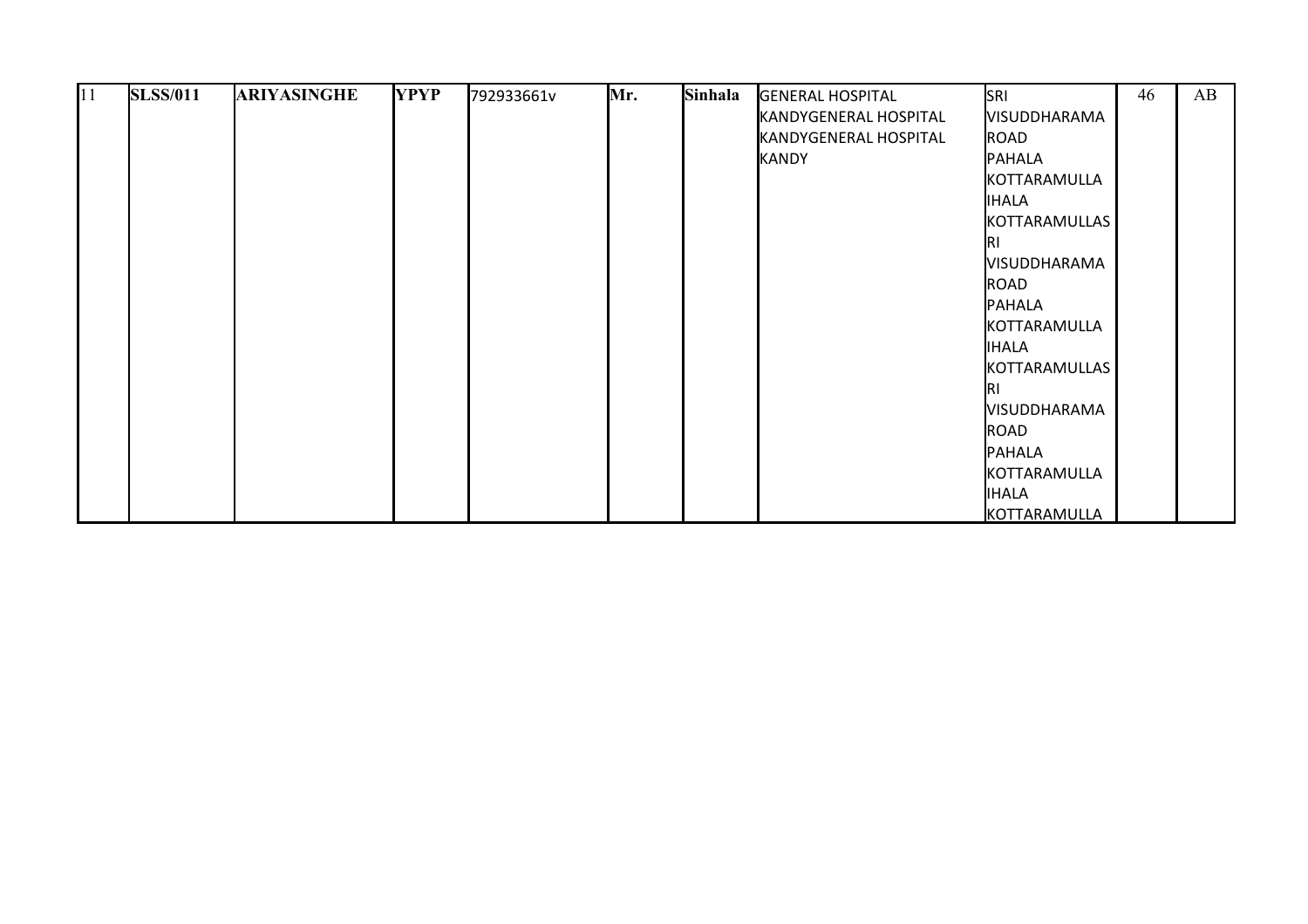| 12 | <b>SLSS/012</b> | <b>JANAKI</b>    | <b>MDS</b> | 805251921v | Ms. | Sinhala | NATIONAL DENGUE CONTROL                | NO. 110/1B, RAJA     | 33 | AB |
|----|-----------------|------------------|------------|------------|-----|---------|----------------------------------------|----------------------|----|----|
|    |                 |                  |            |            |     |         | IUNIT                                  | MAWATHA,             |    |    |
|    |                 |                  |            |            |     |         | NO. 555/5, PUBLIC HEALTH               | BORELLA ROAD,        |    |    |
|    |                 |                  |            |            |     |         | COMPLEX, ELVITIGALA                    | ATHURUGIRIYAN        |    |    |
|    |                 |                  |            |            |     |         | <b>MAWATHA</b>                         | O. 110/1B, RAJA      |    |    |
|    |                 |                  |            |            |     |         | <b>I</b> NARAHENPITA                   | MAWATHA,             |    |    |
|    |                 |                  |            |            |     |         | COLOMBO 5NATIONAL DENGUE BORELLA ROAD, |                      |    |    |
|    |                 |                  |            |            |     |         | <b>I</b> CONTROL UNIT                  | <b>ATHURUGIRIYAN</b> |    |    |
|    |                 |                  |            |            |     |         | NO. 555/5, PUBLIC HEALTH               | O. 110/1B, RAJA      |    |    |
|    |                 |                  |            |            |     |         | COMPLEX, ELVITIGALA                    | MAWATHA,             |    |    |
|    |                 |                  |            |            |     |         | MAWATHA                                | <b>BORELLA ROAD,</b> |    |    |
|    |                 |                  |            |            |     |         | <b>I</b> NARAHENPITA                   | <b>ATHURUGIRIYA</b>  |    |    |
|    |                 |                  |            |            |     |         | COLOMBO 5NATIONAL DENGUE               |                      |    |    |
|    |                 |                  |            |            |     |         | CONTROL UNIT                           |                      |    |    |
|    |                 |                  |            |            |     |         | NO. 555/5, PUBLIC HEALTH               |                      |    |    |
|    |                 |                  |            |            |     |         | COMPLEX, ELVITIGALA                    |                      |    |    |
|    |                 |                  |            |            |     |         | MAWATHA                                |                      |    |    |
|    |                 |                  |            |            |     |         | <b>INARAHENPITA</b>                    |                      |    |    |
|    |                 |                  |            |            |     |         | COLOMBO <sub>5</sub>                   |                      |    |    |
| 13 | <b>SLSS/013</b> | <b>COLOMBAGE</b> | S          | 826521767v | Ms. | Sinhala | NATIONAL HOSPITAL OF SRI               | 27/1,                | AB | 21 |
|    |                 |                  |            |            |     |         | <b>LANKA</b>                           | KUMBALOLUWA          |    |    |
|    |                 |                  |            |            |     |         | COLOMBO 10NATIONAL                     | VEYANGODA27/1,       |    |    |
|    |                 |                  |            |            |     |         | <b>HOSPITAL OF SRI LANKA</b>           | KUMBALOLUWA          |    |    |
|    |                 |                  |            |            |     |         | COLOMBO 10NATIONAL                     | VEYANGODA27/1,       |    |    |
|    |                 |                  |            |            |     |         | <b>HOSPITAL OF SRI LANKA</b>           | KUMBALOLUWA          |    |    |
|    |                 |                  |            |            |     |         | COLOMBO 10                             | VEYANGODA            |    |    |
|    |                 |                  |            |            |     |         |                                        |                      |    |    |
|    |                 |                  |            |            |     |         |                                        |                      |    |    |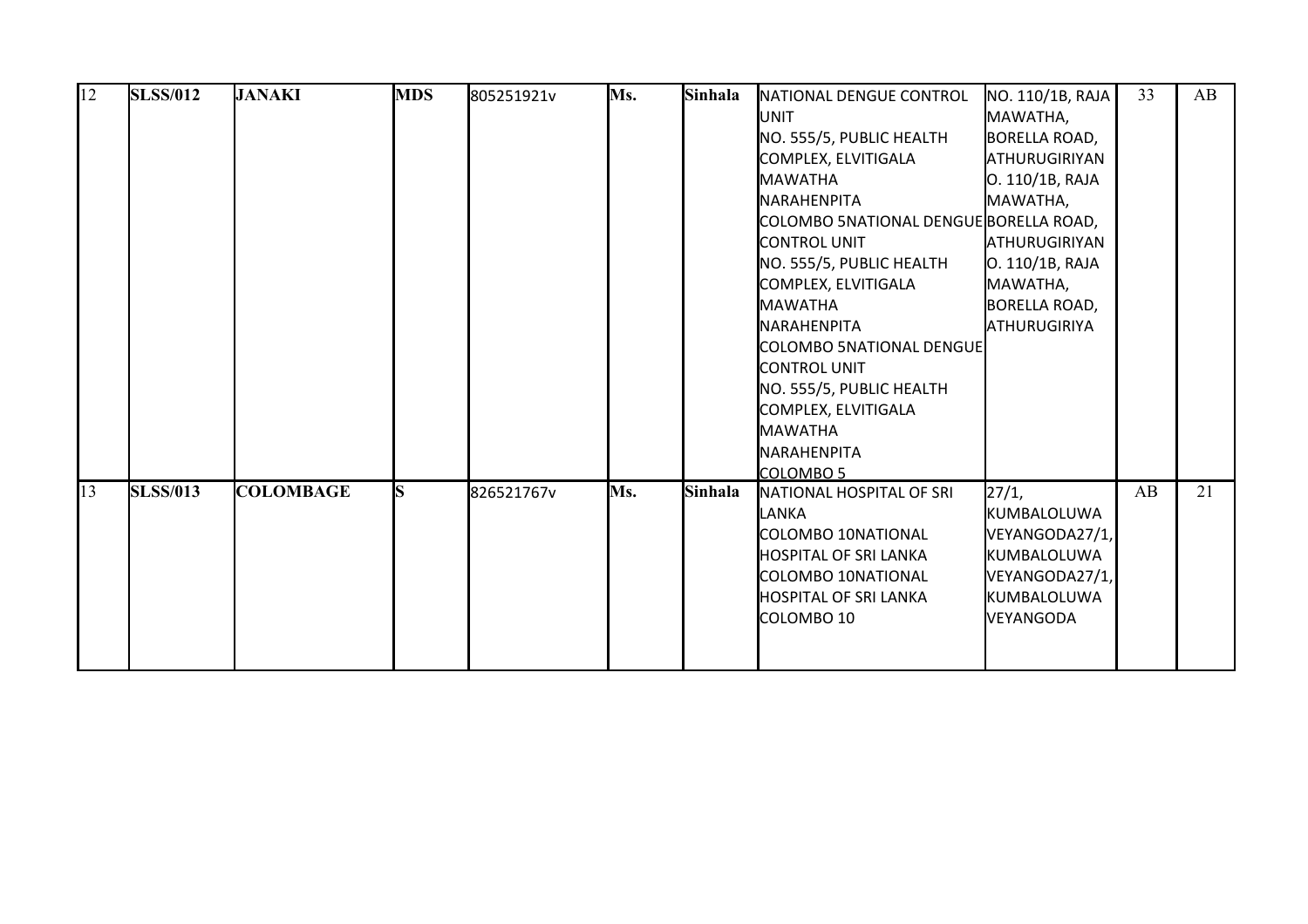| 14 | <b>SLSS/014</b> | <b>THILAKARATHNA RMLP</b> |            | 780043253v | Mr. | Sinhala | THE NATIONAL HOSPITAL OF<br><b>SRI LANKA</b><br>COLOMBO - 10THE NATIONAL<br><b>HOSPITAL OF SRI LANKA</b><br>COLOMBO - 10THE NATIONAL<br><b>HOSPITAL OF SRI LANKA</b><br>COLOMBO - 10                                             | 106/1A, UDA<br>ERIYAGAMA<br>PERADENIYA106/<br>1A, UDA<br>ERIYAGAMA<br>PERADENIYA106/<br>1A, UDA<br>ERIYAGAMA<br>PERADENIYA                        | 73 | 65 |
|----|-----------------|---------------------------|------------|------------|-----|---------|----------------------------------------------------------------------------------------------------------------------------------------------------------------------------------------------------------------------------------|---------------------------------------------------------------------------------------------------------------------------------------------------|----|----|
| 15 | <b>SLSS/015</b> | <b>GUNARATHNA</b>         | IР         | 550811170v | Mr. | Sinhala | <b>LAND USE DIVISION</b><br><b>IRRIGATION DEPT</b><br>COL 07LAND USE DIVISION<br><b>IRRIGATION DEPT</b><br>COL 07LAND USE DIVISION<br><b>IRRIGATION DEPT</b><br>ICOLO7                                                           | 174/12<br>ALWISWTTA<br>KALUTARA<br>SOUTH174/12<br><b>ALWISWTTA</b><br>KALUTARA<br>SOUTH174/12<br>ALWISWTTA<br><b>KALUTARA SOUTH</b>               | 48 | 40 |
| 16 | <b>SLSS/016</b> | <b>KAVINDI</b>            | <b>GAG</b> | 826750090v | Ms. | Sinhala | <b>TISSUECULTURE RESEARCH</b><br><b>STATION</b><br>DEPT OF EXPORT AGRICULTURE RD<br><b>WALPITA</b><br><b>MIRIGAMATISSUECULTURE</b><br><b>RESEARCH STATION</b><br>DEPT OF EXPORT AGRICULTURE 101/B2<br><b>WALPITA</b><br>MIRIGAMA | NO 101/B2<br>BANDARANAYAKE<br><b>ORUTHOTA</b><br><b>SOUTH</b><br><b>GAMPAHANO</b><br>BANDARANAYAKE<br>Ird.<br>ORUTHOTA<br>SOUTH<br><b>GAMPAHA</b> | 63 | 64 |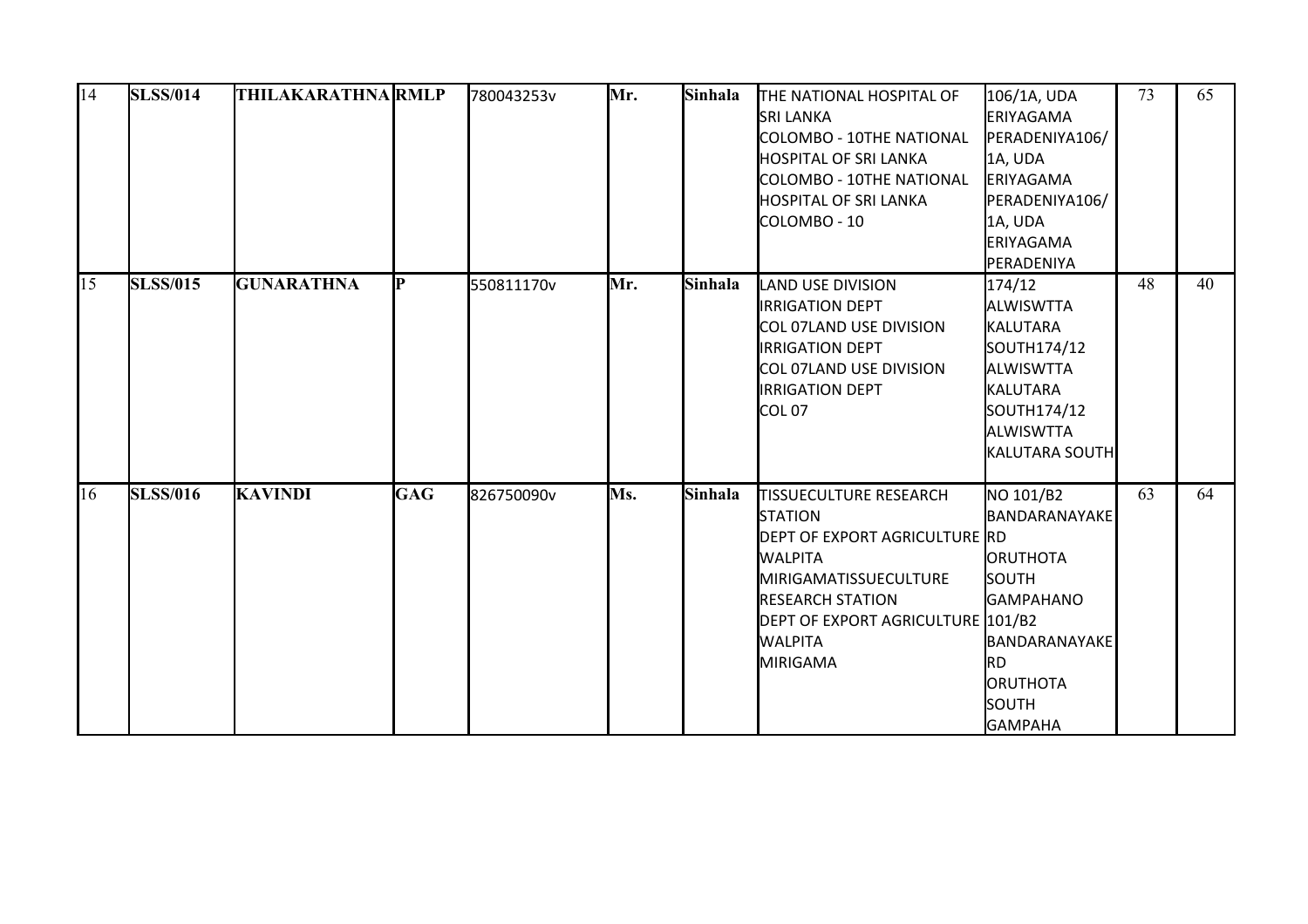| 17 | <b>SLSS/017</b> | DISSANAYAKA               | <b>DMPV</b> | 808372517v | Ms. | Sinhala | <b>INTERCROPPING AND BETEL</b><br><b>RESEARCH STATION</b><br>DAMPALASSA<br><b>NARAMMALAINTERCROPPING</b><br><b>AND BETEL RESEARCH STATION DAMPALASSA</b><br>DAMPALASSA<br><b>NARAMMALA</b> | INTERCROPPING<br><b>AND BETEL</b><br>RESEARCH<br><b>STATION</b><br>NARAMMALAINT<br><b>ERCROPPING AND</b><br><b>BETEL RESEARCH</b><br><b>STATION</b><br>DAMPALASSA<br>NARAMMALA | 49 | 51 |
|----|-----------------|---------------------------|-------------|------------|-----|---------|--------------------------------------------------------------------------------------------------------------------------------------------------------------------------------------------|--------------------------------------------------------------------------------------------------------------------------------------------------------------------------------|----|----|
| 18 | <b>SLSS/018</b> | <b>HETTIARACHCHI HDNK</b> |             | 855173018v | Ms. | Sinhala | COLOMBO NORTH TEACHING<br>HOSPITAL<br>RAGAMACOLOMBO NORTH<br><b>TEACHING HOSPITAL</b><br><b>RAGAMA</b>                                                                                     | <b>I</b> NO 263<br>HEENATIYANA<br>MINUWANGODA<br>NO 263<br>HEENATIYANA                                                                                                         | 57 | 59 |
| 19 | <b>SLSS/019</b> | <b>SENEVIRATHNE</b>       | <b>WDST</b> | 838103286v | Ms. | Sinhala | <b>DEPARTMENT OF RABIES AND</b><br>VACCINE QUALITY CONTROL<br><b>MEDICAL RESEARCH INSTITUTE</b><br>COLOMBO 08DEPARTMENT OF<br><b>RABIES AND VACCINE QUALITY</b>                            | 46<br><b>KELANITISSA</b><br><b>MAWATHA</b><br><b>IWANAWASALA</b><br>KELANIYA46                                                                                                 | AB | 61 |
| 20 | <b>SLSS/020</b> | <b>RODRIGO</b>            | <b>ACM</b>  | 810152516v | Mr. | Sinhala | <b>IDEPARTMENT OF</b><br><b>METEOROLOGY</b><br>383<br>BAUDDHALOKA MAWATHA<br>COLOMBO 07DEPARTMENT OF                                                                                       | NATIONAL<br><b>METEOROLOGYC</b><br><b>AL CENTRE</b><br><b>I</b> DEPARTMENT OF<br><b>METEOROLOGY</b>                                                                            | 31 | 28 |
| 21 | <b>SLSS/021</b> | <b>KARUNARATNA</b>        | JW          | 820781732v | Mr. | Sinhala | <b>DEPARTMENT OF</b><br><b>METEOROLOGY</b><br>383<br>BAUDDHALOKA MAWATHA<br><b>I</b> COLOMBO 07DEPARTMENT OF<br><b>ACTEQRALACYL</b>                                                        | NATIONAL<br>METEOROLOGICA<br><b>L CENTRE</b><br>DEPARTMENT OF<br><b>METEOROLOGY</b>                                                                                            | 29 | AB |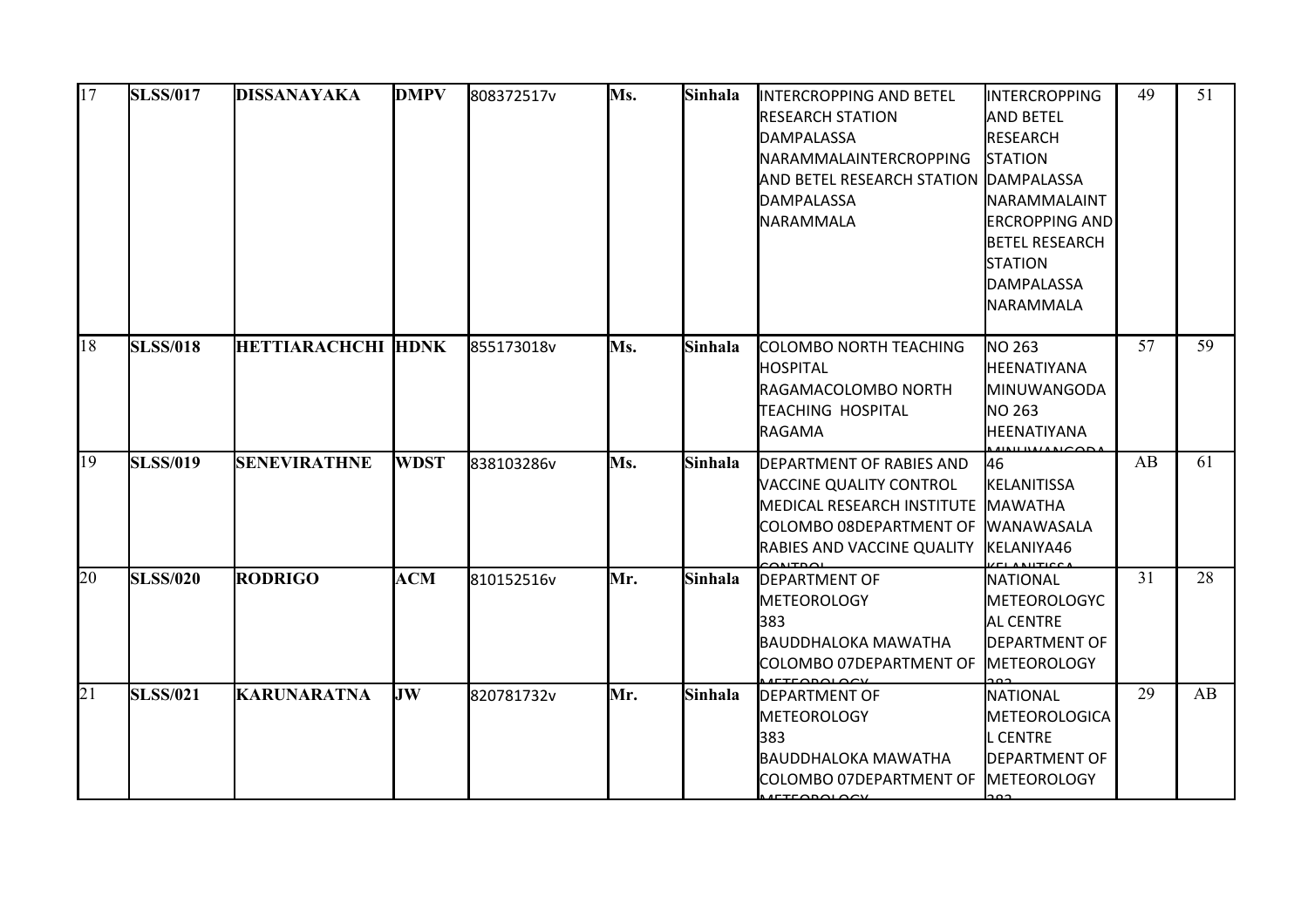| 22 | <b>SLSS/022</b> | <b>KARUNAPALA</b>                | <b>AHPP</b> | 838340750v | Ms. | Sinhala | <b>IDEPARTMENT OF</b><br><b>METEOROLOGY</b><br>l383<br>BAUDDALOKA MAWATHA<br><b>I</b> COLOMBO 07DEPARTMENT OF                | NATIONAL<br><b>METEOROLOGICA</b><br>L CENTRE<br><b>DEPARTMANT OF</b><br><b>IMETEOROLOGY</b>      | 44 | 29 |
|----|-----------------|----------------------------------|-------------|------------|-----|---------|------------------------------------------------------------------------------------------------------------------------------|--------------------------------------------------------------------------------------------------|----|----|
| 23 | <b>SLSS/023</b> | <b>SUCHARITHARAT IKMLD</b><br>NE |             | 552801636v | Mr. | Sinhala | <b>IDEPARTMENT OF</b><br><b>I</b> METEOROLOGY<br>BAUDDALOKA MAWATHA<br><b>I</b> COLOMBO 7DEPARTMENT OF<br><b>METEOROLOGY</b> | <b>DEPARTMENT OF</b><br><b>I</b> METEOROLOGY<br>BAUDDALOKA<br><b>I</b> MAWATHA<br><b>COLOMBO</b> | 68 | 54 |
| 24 | <b>SLSS/024</b> | <b>SAMANTHIKA</b>                | <b>HVR</b>  | 795792961v | Ms. | Sinhala | <b>I</b> NATIONAL CANCER HOSPITAL<br>IMAHARAGAMANATIONAL<br><b>I</b> CANCER HOSPITAL<br><b>MAHARAGAMA</b>                    | <b>NO 18</b><br><b>WEWALA</b><br><b>IHIKKADUWANO</b><br>18<br>WEWALA                             | AB | 56 |
| 25 | <b>SLSS/025</b> | <b>RUVINDA</b>                   | <b>KKDL</b> | 843172679v | Mr. | Sinhala | <b>NATIONAL CANCER INSTITUTE</b><br><b>MAHARAGAMANATIONAL</b><br><b>I</b> CANCER INSTITUTE<br>MAHARAGAMA                     | NO <sub>51</sub><br><b>JDURAYAGODA</b><br>ROAD<br><b>ANDAWALA</b><br>DHARGA                      | AB | AB |
| 26 | <b>SLSS/026</b> | UPUL                             | <b>SH</b>   | 773622744v | Mr. | Sinhala | <b>INATIONAL CANCER INSTITUTE</b><br>IMAHARAGAMANATIONAL<br><b>CANCER INSTITUTE</b><br><b>MAHARAGAMA</b>                     | 118/3/C<br><b>I</b> MATTEGODA<br>ROAD<br>MATTEGODA118/<br>3/C                                    | AB | AB |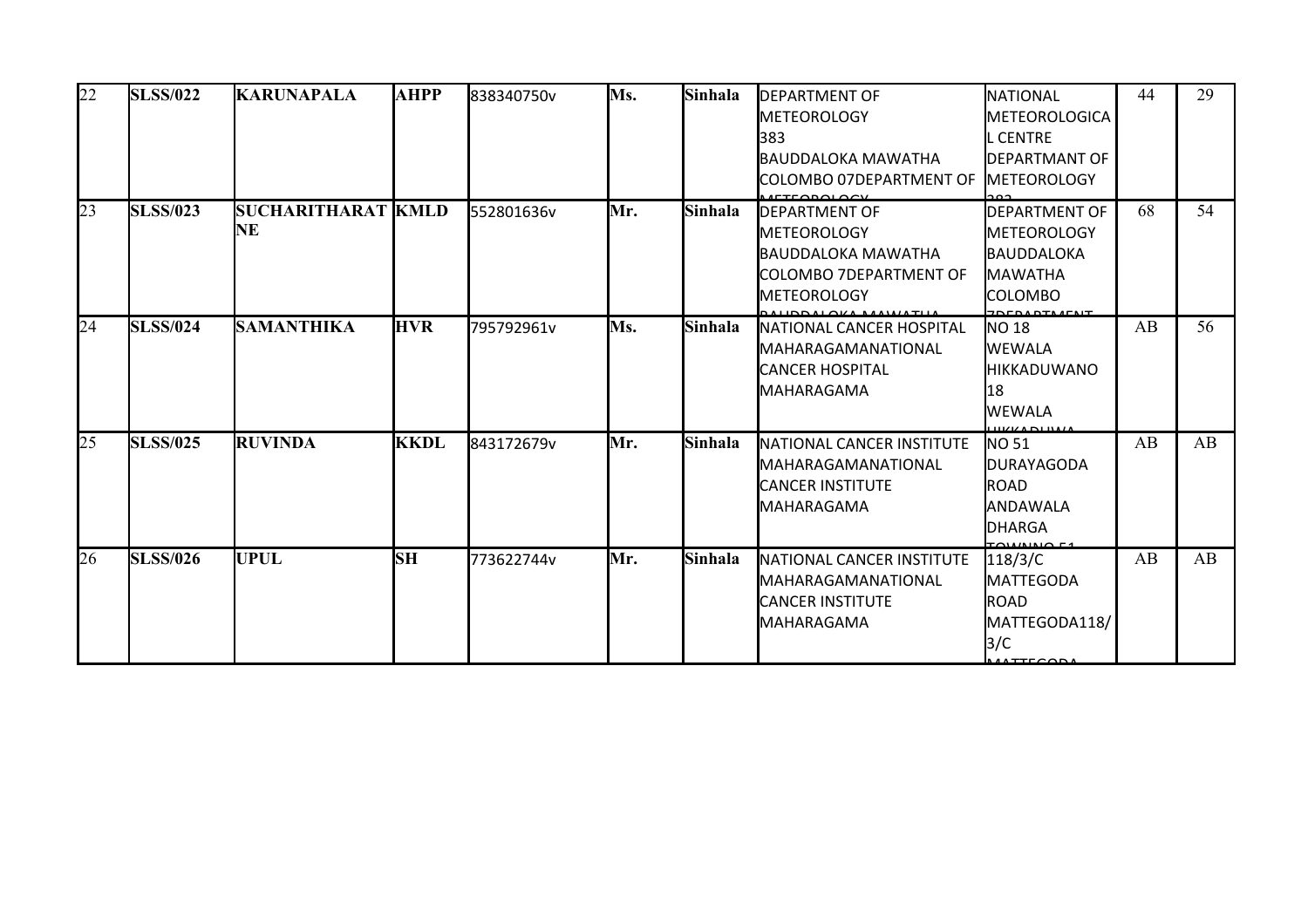| 27 | <b>SLSS/027</b> | <b>THENUWARA</b>    | PN  | 840980510v              | Mr. | Sinhala | <b>DEPARTMENT OF PHYSICS</b><br>NATIONAL CANCER INSTITUTE<br><b>I</b> MAHARAGAMADEPARTMENT<br><b>OF PHYSICS</b><br>NATIONAL CANCER INSTITUTE<br>MAHARAGAMA | NO 16<br><b>3RD LANE</b><br>PERAGAHAUDUM<br>ULLA<br>KITULAWE<br>KALUTARA<br>SOUTHNO 16<br><b>3RD LANE</b><br>PERAGAHAUDUM<br><b>ULLA</b><br>KITULAWE<br>KALUTARA SOUTH | AB | AB |
|----|-----------------|---------------------|-----|-------------------------|-----|---------|------------------------------------------------------------------------------------------------------------------------------------------------------------|------------------------------------------------------------------------------------------------------------------------------------------------------------------------|----|----|
| 28 | <b>SLSS/028</b> | <b>RAMALINGAM</b>   | A   | 801210945v              | Mr. | Tamil   | <b>TEACHING HOSPITAL</b><br>JAFFNATEACHING HOSPITAL<br><b>JAFFNA</b>                                                                                       | PANNAKAM<br><b>SULIPURAMPANN</b><br>AKAM<br><b>SULIPURAM</b>                                                                                                           | 40 | 35 |
| 29 | <b>SLSS/029</b> | <b>SHAJITHTHA</b>   | lS. | 828383230v              | Ms. | Tamil   | <b>TEACHING HOSPITAL</b><br>JAFFNATEACHING HOSPITAL<br><b>JAFFNA</b>                                                                                       | KAALIKOVILADY<br>NELLIADY<br>KARAVEDDYKAALI<br><b>KOVILADY</b><br><b>NELLIADY</b><br>KARAVEDDY                                                                         | 27 | 43 |
| 30 | <b>SLSS/030</b> | <b>WIJAYASINGHE</b> |     | <b>WADAN 822840302v</b> | Mr. | Sinhala | <b>EXPORT AGRICULTURE</b><br>DEPARTMENT<br>38/A<br>RAHULA ROAD<br>MATARAEXPORT AGRICULTURE NO 78<br>DEPARTMENT<br>38/A<br><b>RAHULA ROAD</b><br>MATARA     | <b>NO 78</b><br><b>WICKRAMASINGH</b><br>APURA<br>MAWATHAGAMA<br><b>WICKRAMASINGH</b><br><b>APURA</b><br>MAWATHAGAMA                                                    | 61 | 50 |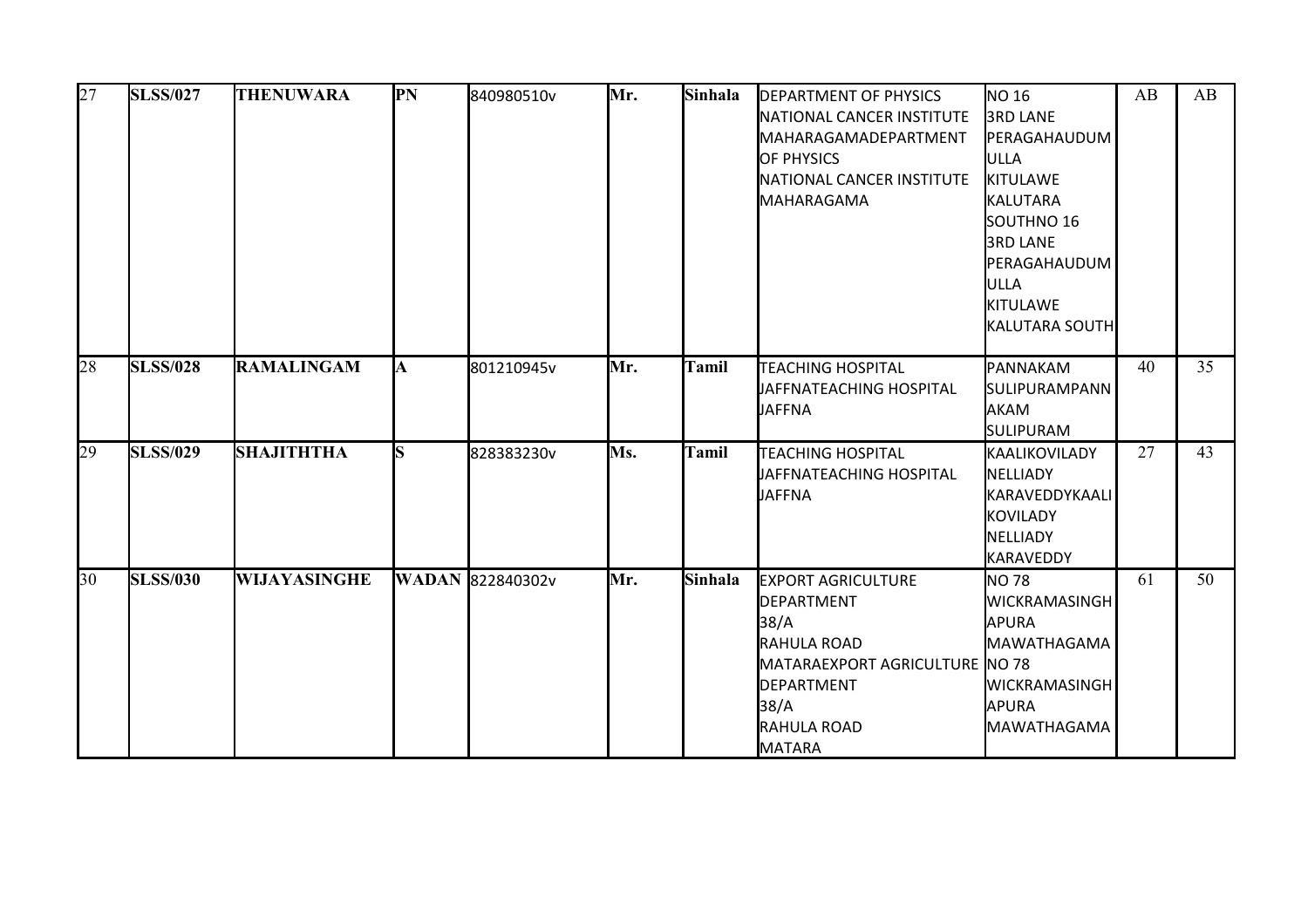| 31 | <b>SLSS/031</b> | <b>HDB</b><br>552311507v  | <b>UKUWELA</b> |            | Mr. | Sinhala | <b>ASSISTANT DIRECTOR</b><br>OFFICE EXPORT AGRICULTURE<br><b>DEPT</b><br>ELWALA<br>UKUWELAASSISTANT DIRECTOR BULUMULLA | 155-4B-<br>BULUMULLA<br>KIRIBATHKUBURA<br>155-4B-                             | 30 | 42 |
|----|-----------------|---------------------------|----------------|------------|-----|---------|------------------------------------------------------------------------------------------------------------------------|-------------------------------------------------------------------------------|----|----|
|    |                 |                           |                |            |     |         | <b>OFFICE EXPORT AGRICULTURE</b><br><b>DEPT</b><br>ELWALA<br><b>JUKUWELA</b>                                           | KIRIBATHKUBURA                                                                |    |    |
| 32 | <b>SLSS/032</b> | <b>AMARAWANSHA</b>        | <b>EAGS</b>    | 817793851v | Ms. | Sinhala | <b>DEPARTMENT OF EXPORT</b><br>AGRICULTURE<br>1060<br>PERADENIYA                                                       | "AMARA SEWANA<br>PITAWALA<br>NAWALAPITIYA                                     | 54 | 57 |
| 33 | <b>SLSS/033</b> | <b>BANDARA</b>            | <b>VGSN</b>    | 660061274v | Mr. | Sinhala | <b>DEPARTMENT OF EXPORT</b><br>AGRICULTURE<br>1095<br><b>GATAMBE</b><br>PERADENIYA                                     | NO 142/2<br><b>FRONT OF</b><br><b>SCHOOL</b><br><b>HEWAWISSA</b><br>MARASSANA | 41 | AB |
| 34 | <b>SLSS/034</b> | <b>RANGODA</b>            | <b>BDP</b>     | 793180152v | Mr. | Sinhala | <b>ASSISTANT DIRECTOR'S OFFICE</b><br><b>DEPARTMENT OF EXPORT</b><br>AGRICULTURE<br>KADURUPOKUNA ROAD<br>TANGALLE      | 26/3<br><b>NARANDENIYA</b><br>KIRIBATHKUBURA<br>KANDY                         | 49 | 56 |
| 35 | <b>SLSS/035</b> | <b>WICKRAMASING</b><br>HE | <b>WAKG</b>    | 800921228v | Mr. | Sinhala | <b>DEPARTMENT OF EXPORT</b><br>AGRICULTURE<br>NO 1095<br><b>GATAMBE</b><br>PERADENIYA                                  | NO 233<br>KIRILLAWALA<br><b>WEBODA</b>                                        | 33 | 50 |
| 36 | <b>SLSS/036</b> | <b>WEERAWARDENA TE</b>    |                | 727291849v | Ms. | Sinhala | <b>CENTRAL RESEARCH STATION</b><br><b>DEPARTMENT OF EXPORT</b><br>AGRICULTURE<br>MATALE                                | 302/3<br><b>WARATHENNE</b><br><b>HALLOLUWA</b>                                | 46 | 57 |